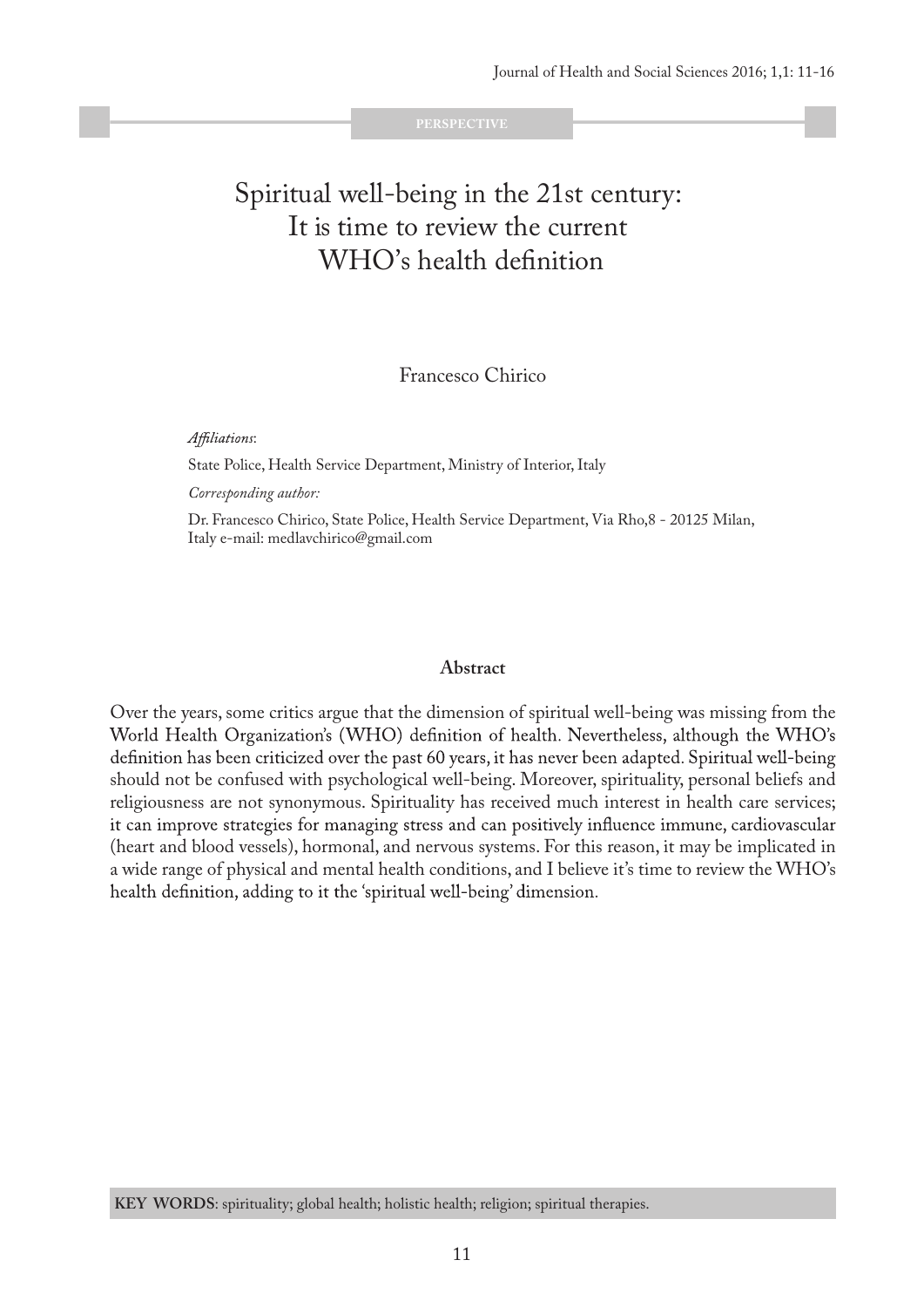### **Riassunto**

Secondo l'attuale definizione dell'Organizzazione Mondiale della Sanità la salute è uno stato di completo benessere fisico, mentale e sociale dell'individuo e non semplicemente l'assenza di malattia o di infermità. Alcuni studiosi hanno criticato l'assenza della dimensione spirituale da tale definizione. Tuttavia, nonostante tali critiche, essa non è stata mai modificata. Il benessere spirituale non è un costrutto astratto ed indefinibile e non deve essere confuso con il benessere psicologico. La spiritualità, che non è sinonimo di religiosità, ha suscitato molto interesse nei servizi sanitari: essa può migliorare le strategie per gestire lo stress e può avere effetti benefici sul sistema immunitario, cardiovascolare, ormonale e neurologico. Per tali motivi la spiritualità può avere un ruolo in numerose malattie fisiche e mentali. Per tali ragioni, l'OMS dovrebbe rivedere l'attuale definizione di salute aggiungendo anche la dimensione spirituale.

**TAKE-HOME MESSAGE**<br>Spiritual well-being should be added to the current World Health Organization's definition of *'Health'.*

**Competing interests** - none declared.

Copyright © 2016 Francesco Chirico et al. FerrariSinibaldi Publishers This is an open access article distributed under the Creative Commons Attribution (CC BY 4.0) License, which permits unrestricted use, distribution, and reproduction in any medium, provided the original work is properly cited. See http:www.creativecommons.org/licenses/by/4.0/.

**Cite this article as** - Chirico F. Spiritual well-being in the 21st century: It is time to review the current WHO's health

DOI 10.19204/2016/sprt2

Recived: 20/02/2016 Accepted: 1/03/2016 Published: 15/03/2016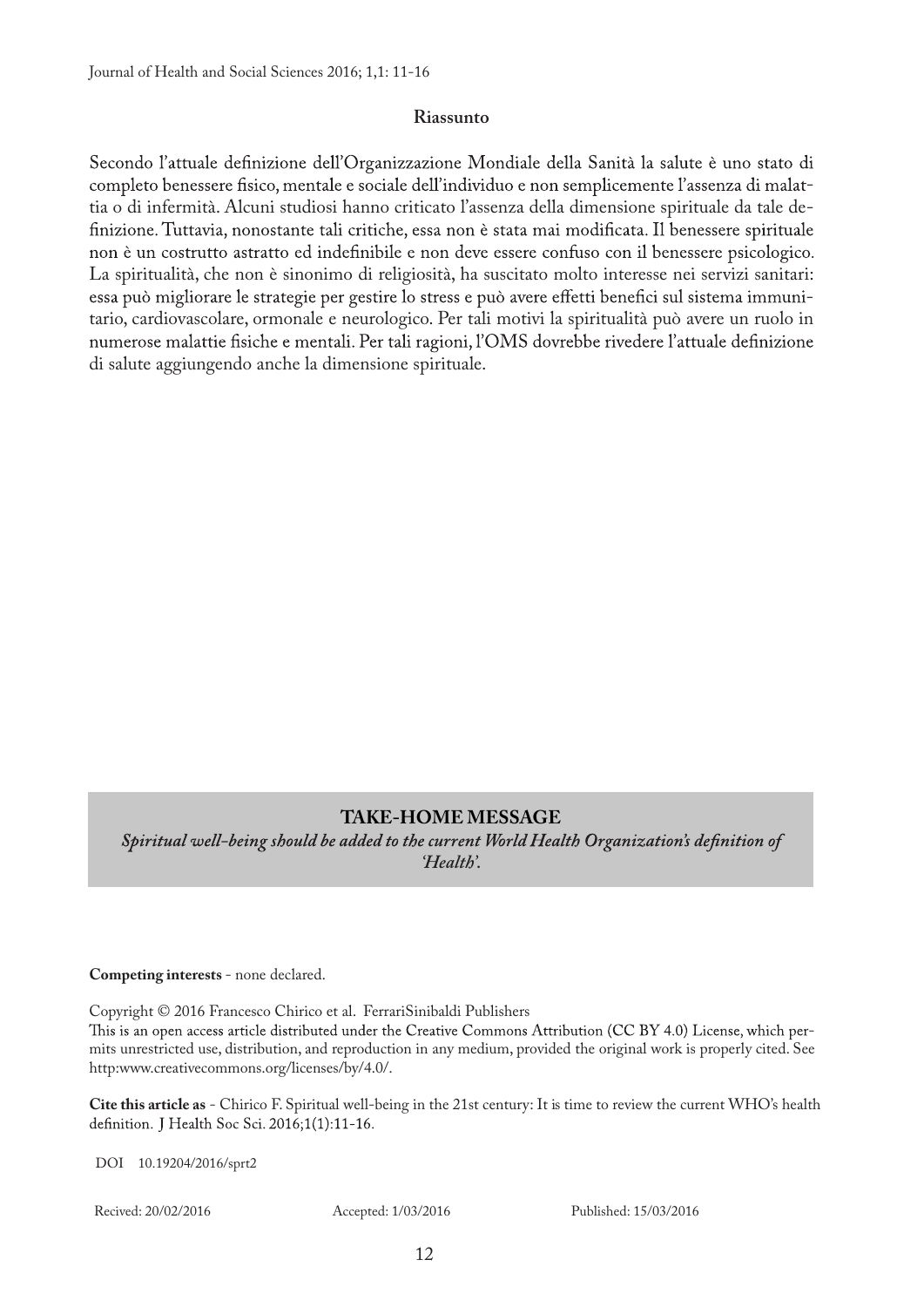According to a well-known definition<br>(WHO) health is a 'complete state of phyof the World Health Organization (WHO), health is a 'complete state of physical, mental and social well-being, and not merely the absence of disease or infirmity' [1]. This definition identifies three dimensions of health: the physical, the mental and the social. The determinants of health are the range of personal, social, economic, and environmental factors that influence both individual and population health. They include the social and economic environment (e.g. social support networks, health services, education, income and social status), the physical environment (e.g. life and workplace environments), and the person's individual characteristics (e.g. genetics and gender) and behaviours [2, 3]. As a consequence, projects, programmes and policies of the governments are based on these determinants of health [4]. Some critics argue that this WHO definition of health is utopian, inflexible, and unrealistic, because it corresponds more to happiness than to health [5]. Nevertheless, over the years, there was a general feeling by many members of WHO that the dimension of spiritual well-being was missing from the WHO definition of health. At the 36th World Health Assembly (1983) twenty-two countries from different regions and with different religious beliefs prepared a draft resolution aimed to take the spiritual dimension into consideration in the preparation of primary health care programmes [6]. In May 1984, the 37th World Health Assembly took the historic decision to adopt the resolution WHA 37.13, which made the 'spiritual dimension' part and parcel of WHO Member States' strategies for health [7]. In most Islamic countries of the Eastern Mediterranean Region, the spiritual dimension plays a considerable role in daily life. Therefore, in 1996 the WHO Regional Office for the Eastern Mediterranean Region, which included members from Islamic member countries, issued the Amman Declaration on Health Promotion [8]. Hence, a revision in the definition of health, by including the dimension of spirituality in the preamble to the WHO's Charter, was proposed at the

101st session of the WHO Executive Board by the WHO Regional Office for the Eastern Mediterranean Region [9]. In January 1998 the Executive Board of the WHO adopted the resolution EB 10 1.R2 recommending that the World Health Assembly revise the definition of health [10]. However, the proposal to revise the WHO's 'definition of health' was not discussed [9]. So, although the WHO definition of health has been criticized over the past 60 years, it has never been adapted. Possibly, because the concept of spirituality is a problematic one and there is no any universal agreement about what it means [11]; Descartes's and Newton's discoveries led to an enduring split between religion and science with which we live to these days [12, 13]. Nowadays, Western medicine retains their stance that spiritual, mental and physical health are 'split', meaning three separate entities, with physical health focusing on the body while spirituality emphasizes the soul. Moreover, spirituality, for a long time, was considered inextricably bound up with religion [14] and lay society considers religion as a taboo subject [12]. Nevertheless, even though spirituality and religion represent related rather than independent constructs [15], religiousness, spirituality and personal beliefs are not synonymous [12]. Although different religious, moral or philosophical concepts have had very practical implications for people's daily lives, spirituality and religion don't need to be at odds [16].

Spirituality is not necessarily tied to any particular religious belief or tradition. In recent years the historical link between religion and spirituality has been broken [17]. Religion and spirituality have distinct but complementary influences on health: religiousness is associated with better health habits, such as lower smoking rates and reduced alcohol consumption and spirituality helps regulate emotions, which aids physiological effects such as blood pressure [18]. Valid and reliable assessment can be used to extend knowledge about both spiritual and religious well-being [19, 20].

Spirituality is innate within all humans. Ac-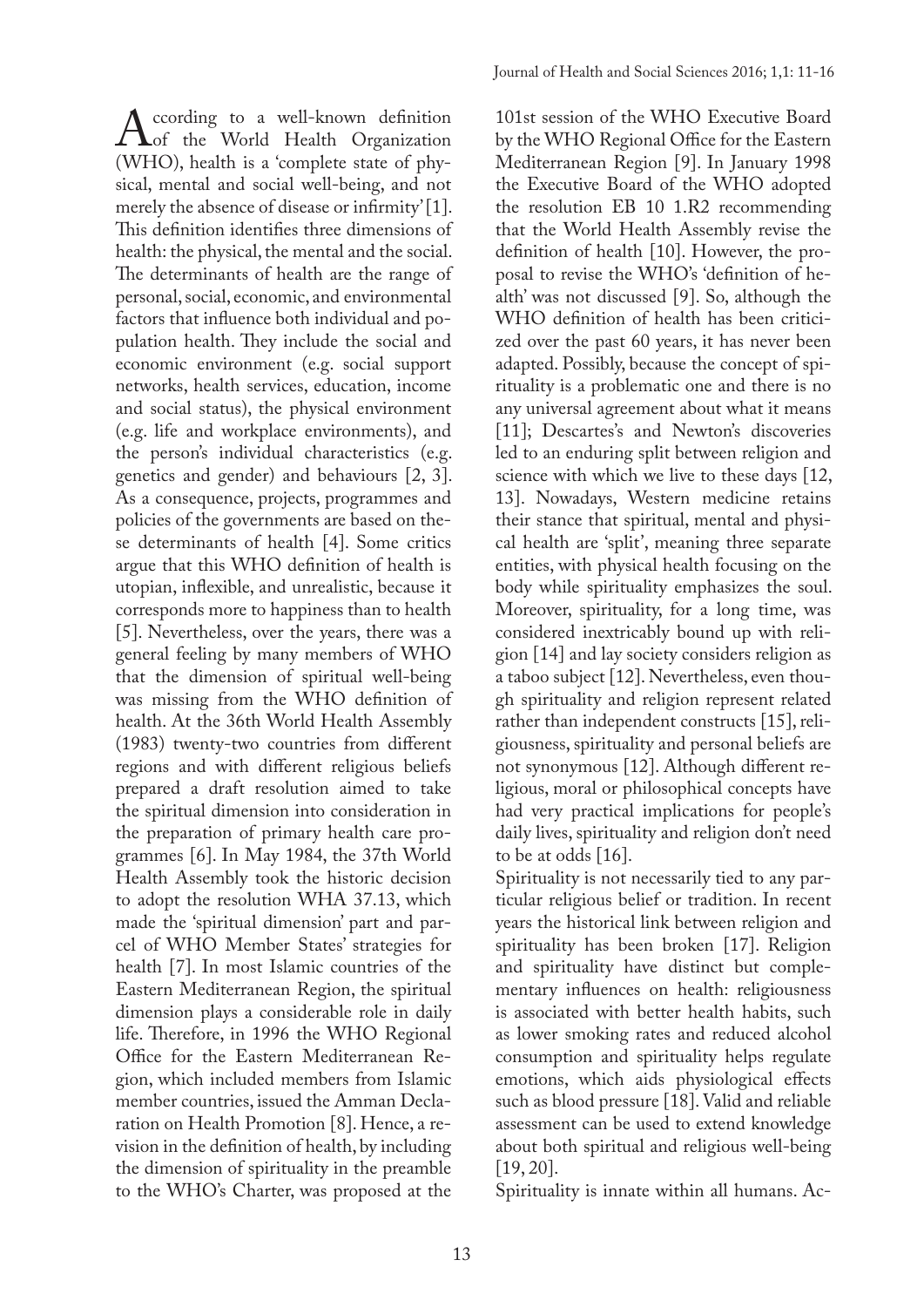cording to traditional Chinese Medicine which dates back over 3000 years and may be considered the most complete and time-tested system of medicine, the mind, body, and spirit of a person are inseparable. To be in good health, people must have good spirit and pay attention to cultivating their spirit. Spiritual well-being is not an undefinable and unworkable construct. It is part of the human being, as much as the mind and the body are [21]. Today, the 'spiritual disease' in many parts of the world has led to widespread psychological insecurity with the consequent deleterious effects on mental and physical -health. For this reason, the interplay between our physical selves and our spiritual selves is being recognized.

Contemporary western medicine is becoming increasingly aware of the significant links between spirituality/religion and health. There is some evidence of links between spirituality and improvements in people's mental health, although research does not know exactly how this works. The practice of incorporating the spiritual dimension into psychotherapy was introduced into Western psychology by Jung [22]. However, spiritual well-being should not be confused with psychological well-being. Although these two dimensions are inter-related, psychological well-being focuses on the study of the psyche, while spiritual well-being goes to the core of a person [23]. Spiritual beliefs and practices can affect the way people understand health and strategies they use to cope with illness, their resilience, resources and sense of support and overall health outcomes [24]. By alleviating stressful feelings and promoting healing ones, spirituality can positively influence immune, cardiovascular (heart and blood vessels), hormonal, and nervous systems. Scholars have conducted many studies and literature reviews on the relationship between religion/spirituality and a wide range of physical and mental health conditions, including high blood pressure, cerebro-vascular disease, heart disease, immune system dysfunction, improved ability to cope with cancer, chronic illness, longevity and health behaviours such as in living with

14

pain and disability, and smoking prevention [25-27]. Moreover, spirituality has received much interest in health-care services, in which spiritual care has been considered as inseparable from physical, social and psychological care because together they form the whole [28].

On the topic of spiritual illness, currently, 'trance and possession' disorders (the experience of being 'possessed' by another entity) are under the general rubric of dissociative disorder (ICD-10 and DSM 5) which is a mental condition in which two or more personalities appear to inhabit a single body [29]. Nevertheless, in my opinion, a demonic possession is something more than a psychiatric disease. I think that it is caused by a spiritual, unexplained, strain. Science, it is often said, is restricted to the search for natural causes and the rejection of the supernatural. Nevertheless, paranormal activity such as remote viewing and precognition have been established on an empirical basis [30], the efficacy of prayer has been researched [31, 32] and scholars have studied the phenomenon called 'spiritual crisis' (or 'spiritual emergency') such as mystical experiences, near-death experiences, paranormal experiences or other spiritual practices. The latter is said to cause significant disruption in psychological, social and occupational functioning, making a bridge between the spiritual and psychological dimensions [33, 34]. Today, even though the importance of the spiritual dimension in providing health-care to peoples has been recognized, it's difficult to take religious aspects into account in elaborating and developing primary health care programmes, because psychologists and other social scientists keep their distance from religion and spirituality. Nevertheless, spirituality and religion are linked to the other dimensions of health and can interact [12, 25]. Both spiritual and religious well-being of all people might improve society's health as a whole, as materialism of industrialized countries can rise the levels of stress, despair, mental illnesses and suicide [9]. Therefore, spirituality might be particularly helpful in times of chaos, struggle, and distress [35]. It's time that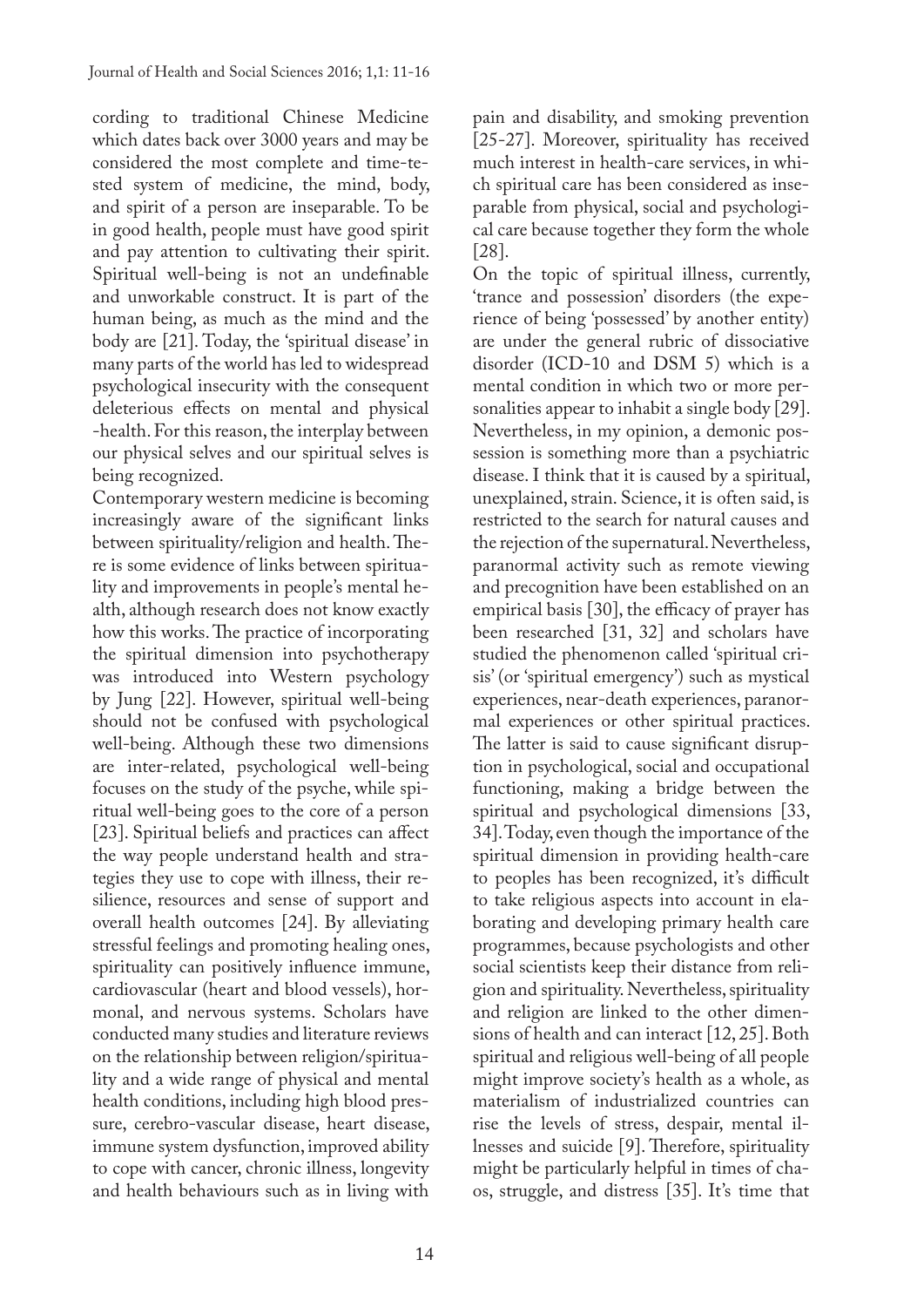health-care systems began to consider health in a holistic view, as a state of well-being in body, mind/psyche, and spirit, in which spirit is viewed differently from psyche and can influence both the physical and mental health of the individual. If the current WHO's health definition concerns 'happiness' more than 'health', in my opinion it should also include spiritual well-being, both at an individual and population level, because spiritual well-being is a source of happiness (or unhappiness) and subsequent well-being for people who lives in the present day. In this way, the healing process might be also more efficient. Readers are welcome to contact the author to explore opportunities for international collaborations to further the discourse on the relationship between health and spirituality.

#### **References**

- 1. WHO.org [internet]. Preamble to the Constitution of the World Health Organization as adopted by the International Health Conference, New York, 19-22 June,1946; signed on 22 July 1946 by the representatives of 61 States (Official records of the WHO, no.2 p.100) and entered into force on 7 April 1948 [cited 2016 Jan 04]. Available from: www.who.int.
- 2. WHO.org [internet]. Trade, foreign policy, diplomacy and health. Glossary of globalization, trade and health terms. Geneva: World Health Organization [cited 2016 Jan 04]. Available from: www.who.int/trade/ glossay/story046.
- 3. WHO.org [internet]. The determinants of health. Geneva: World Health Organization [cited 2016 Jan 04]. Available from: www.who.int/hia/evidence/doh.
- 4. WHO.org [internet]. Regional Office for Europe. Review of social determinants and the health divide in the WHO European Region: executive summary. Copenhagen: WHO Regional Office for Europe; 2013 [cited 2016 Feb 15]. Available from: http://www.euro.who.int/.
- 5. Saracci R. The World Health Organization needs to reconsider its definition of Health. BMJ. 1997;314:1409-10.
- 6. WHO.org [internet]. Thirty-six World Health Assembly,2-16 May. WHA36/1983/REC/3, p.221. Geneva: World Health Organization; 1983 [cited 2016 Feb 15]. Available from: http://www.who.int.
- 7. WHO.org [internet]. Handbook of Resolutions and Decisions, Vol. II, p.5-6 2. The determinants of health. Geneva: World Health Organization; 1985 [cited 2016 Feb 15]. Available from: http://www.who.int/ hia/evidence/doh/en.
- 8. WHO.org [internet]. Regional Office for the Eastern Mediterranean. "The Right Path to Health. Health Promotion through Islamic Lifestyles". The Amman Declaration. No5. Alexandria, Egypt: WHO;1996 [cited 2016 Feb 15]. Available from: http://www.emro.who.int/Publications/HealthEdReligion/Amman-Declaration/Chapter3.
- 9. Nagase M. Does a Multi-Dimensional Concept of Health Include Spirituality? Analysis of Japan Health Science Council's Discussions on WHO's "Definition of Health" (1998).International Journal of Applied Sociology.2012;2(6):71-77.DOI: 10.5923/J.ijas.20120206.03.
- 10. WHO.org [internet]. Executive Board 101st Session, Resolutions and Decisions, EB101.1998/ REC/1,p.52-53. Geneva: World Health Organization; 1998 [cited 2016 Feb 15]. Available from http:// www.who.int.
- 11. Draper P, Mc Sherry W. A critical view of spirituality and spiritual assessment. J Adv Nurs. 2002 Jul;39(1):1-2. DOI: 10.1046/j.1365-2648.2002.02285.x. Pubmed PMID:12074745.
- 12. Vader JP. Spiritual health: the next frontier. Eur J Pub Health. 2006;16(5):457. DOI: 10.1093/eurpub/ ckl234. PMID 17012297.